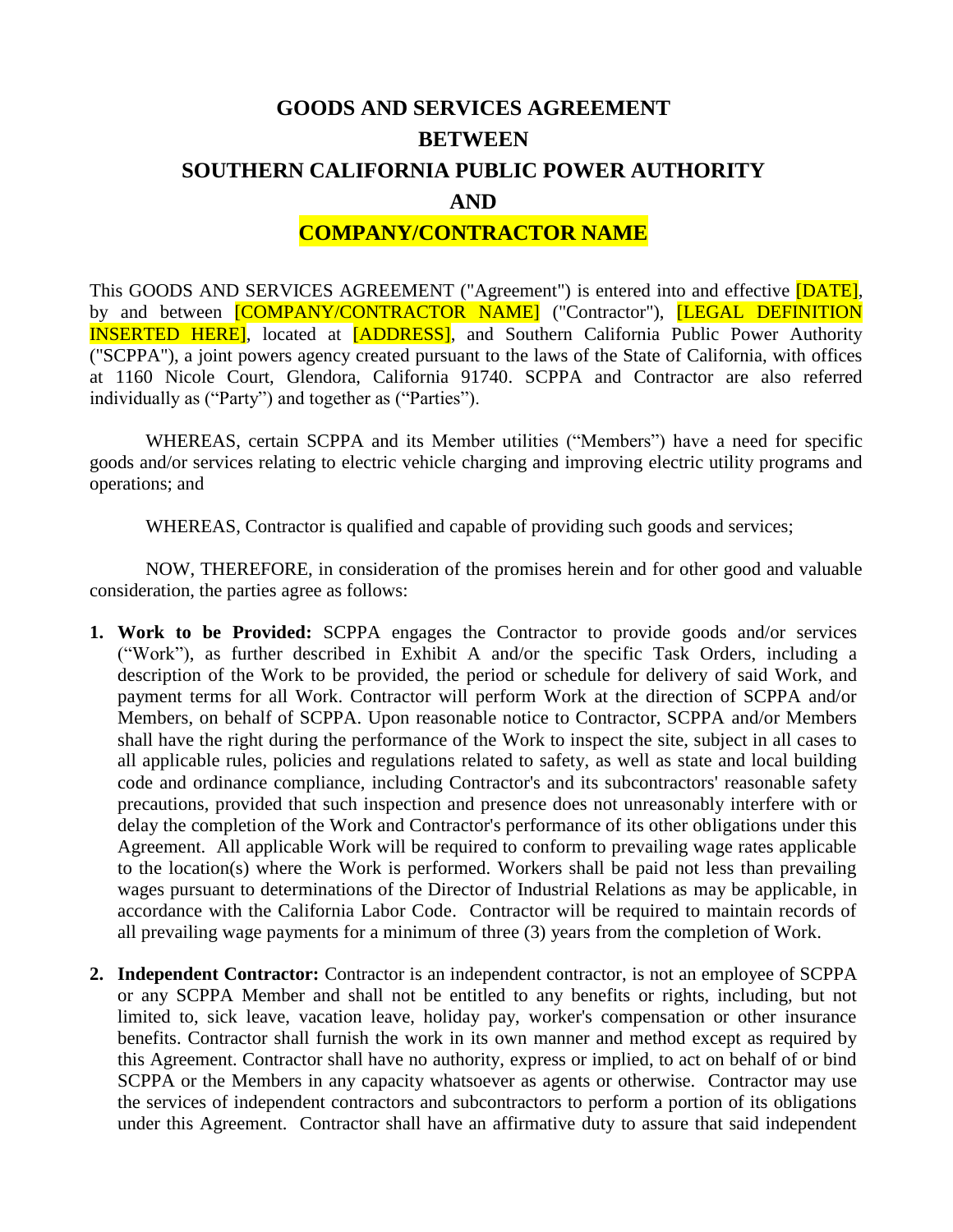contractors and subcontractors comply with the terms of this Agreement as appropriate for their respective scope(s) of work. Contractor shall be the responsible party with respect to all actions of its independent contractors and subcontractors. Subcontractors must be properly licensed to perform the Work. No contractual relationship will exist between SCPPA and any subcontractor with respect to the Work. Notwithstanding the foregoing, Contractor shall be solely responsible for (i) completion of the Work and any other of Contractor's or subcontractor's obligations hereunder, (ii) the acts, omissions, or defaults of the subcontractors and their employees, and (iii) the engagement, management, and payment of the subcontractors. Nothing contained herein will obligate SCPPA to pay any subcontractor and Contractor shall be solely responsible for paying each subcontractor to whom any amount is due from Contractor in connection with the Work. Contractor shall cause its subcontractors to maintain insurance coverage consistent with usual and customary practices in their respective industries.

- **3. Standard of Care:** The Contractor will perform Work under this Agreement with the degree of skill and diligence normally practiced in the same industry by contractors performing the same or similar work. Contractor shall comply with all Federal, State, County, City and other governing laws, rules and regulations as applicable to the performance of Work under this Agreement including Member business practices including, but not limited to, equal opportunity practices, living wage ordinances, applicable business licenses, taxpayer protection acts (limiting gifts or campaign contributions), and assignment of antitrust causes of action. Contractor is not required to perform the Work at fixed hourly or daily times, nor at SCPPA or Member premises unless as provided in Exhibit A and/or the specific Task Order. Contractor's time spent at SCPPA, Member, or project location premises shall be subject to normal business hours and security requirements, unless agreed upon in writing by all Parties.
- **4. Changes/Amendments:** This Agreement may not be changed except by written amendment signed by both Parties. Contractor shall promptly notify SCPPA within five (5) business days if changes to the Work Scope affect the schedule, level of effort or payment to Contractor. If Contractor determines that changes should be made to Exhibit A and/or the specific Task Order, the Contractor will notify SCPPA of such proposed changes in writing, including the effects on the schedule, level of effort and payment for such changes. Thereafter, Contractor and SCPPA shall agree in writing on which changes, if any, shall be made, including a description of the changes to Work to be provided, the period or schedule for delivery of said Work, and payment terms for all Work. If Contractor is delayed in performing the Work by any force majeure, including any act of war, delays in transportation, strikes or other labor disturbances, acts or omissions of a) any government authority, b) SCPPA, c) Member, or d) their respective contractors or suppliers, or other circumstance beyond Contractor's reasonable control, then Contractor shall not be considered to be in default of the performance of its obligations under this Agreement and the schedule for Contractor's performance shall be extended by the amount of time lost by reason of the event(s), plus such additional time as may be needed to overcome the effect of the event. If acts or omissions of SCPPA and/or a Member, or their respective contractors or suppliers cause the delay, Contractor shall also be entitled to an equitable price adjustment in accordance with this Section.
- **5. Payment:** SCPPA shall pay Contractor for Services in accordance with the terms and payment schedule set forth in the Exhibit A and/or the specific Task Order. Each invoice shall include the following:
	- a. A reference to SCPPA Resolution No. 2017-056;
	- b. Name of the participating Member(s) and the contact information for participating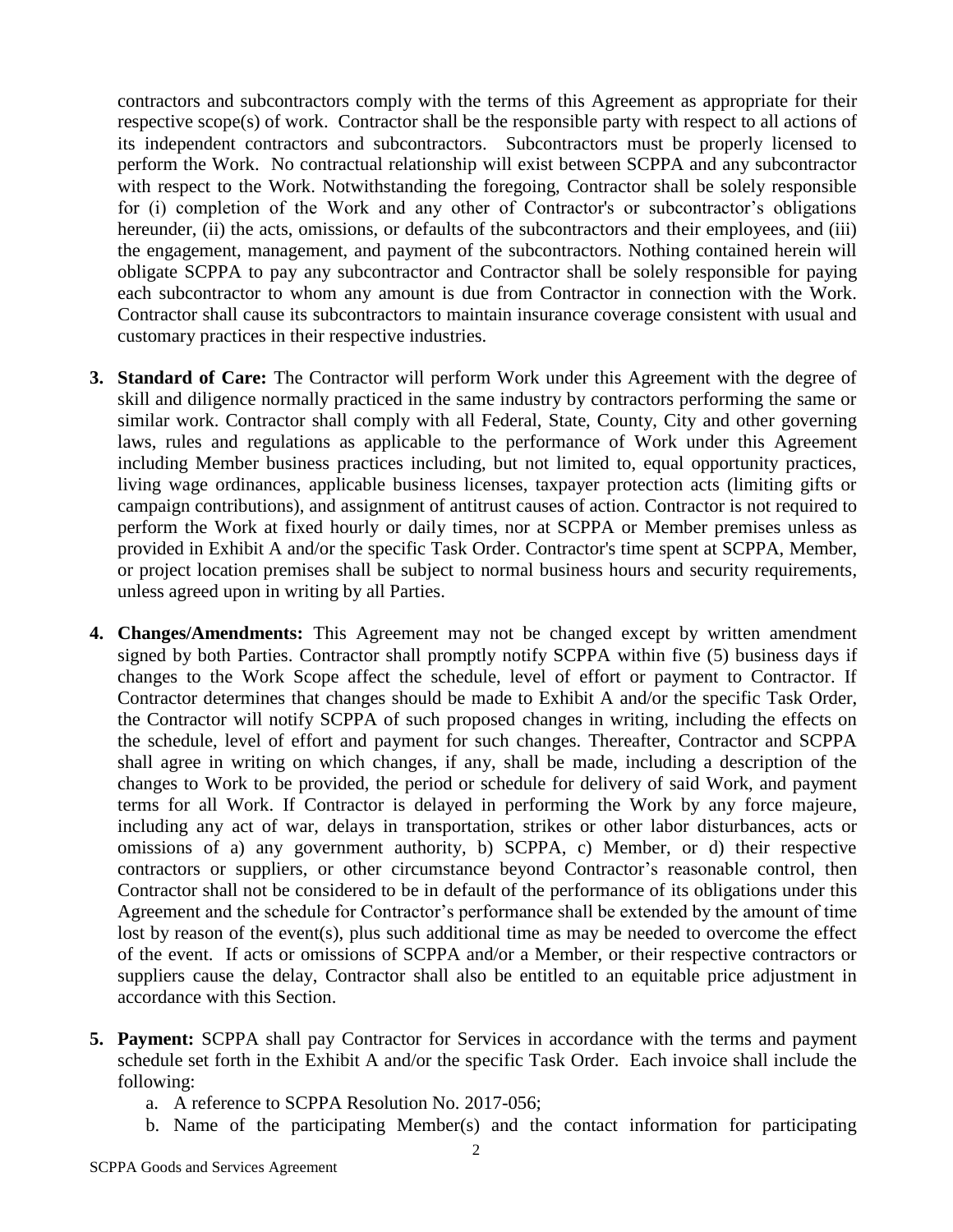Member(s) designated representative(s);

c. The basis for the amount invoiced, including a description of services provided, units and costs.

Contractor shall provide all invoices to both the participating Member(s) and to SCPPA. Invoices delivered to SCPPA should be sent to billinginvoices@scppa.org. Invoices received by SCPPA on or before the 15th day of a given month and subsequently approved by the participating Member(s) on or before the 25th day of the same month, will be paid by SCPPA before the end of the following month. All other properly invoiced amounts shall be paid not more than sixty (60) days after delivery of an invoice, provided that the funds for the payment of such invoices have been transmitted to SCPPA by the participating Member(s). SCPPA will use best efforts to pay invoices within a sixty (60) day period.

- **6. Taxes:** Any and all taxes imposed or assessed by reason of Contractor's performance of this Agreement, including but not limited to sales or use taxes, income taxes and payroll taxes and all items of withholding, efficiency, penalty, addition to tax, interest, or assessment related thereto, shall be paid by Contractor ("Contractor Taxes"). SCPPA shall be responsible for all taxes, duties, fees, or other charges imposed or assessed by reason of the goods and services received by SCPPA under this Agreement (including, but not limited to, consumption, gross receipts, import, property, sales, stamp, turnover, use, or value-added taxes, and all items of withholding, efficiency, penalty, addition to tax, interest, or assessment related thereto, imposed by any governmental authority on SCPPA or Contractor or its subcontractors) in relation to the Agreement or the performance of or payment for Work under the Agreement other than Contractor Taxes ("SCPPA Taxes"). The Agreement price does not include the amount of any SCPPA Taxes. If SCPPA deducts or withholds SCPPA Taxes, SCPPA shall pay additional amounts so that Contractor receives the full Agreement price without reduction for SCPPA Taxes. SCPPA shall provide to Contractor, within one (1) month of payment, official receipts from the applicable governmental authority for deducted or withheld taxes. Contractor shall be responsible for any taxes or penalties assessed by reason of any claims that Contractor is an employee of SCPPA, and SCPPA and Contractor specifically agree that Contractor is not an employee or agent of SCPPA.
- **7. Indemnity:** Contractor undertakes and agrees to defend, indemnify and hold harmless the Southern California Public Power Authority and other SCPPA participating Member and their officers, employees, assigns and successors in interest (collectively, "Indemnified Party") from and against any and all suits and causes of action, claims, charges, damages, demands, judgments, civil fines and penalties, or losses of any kind or nature whatsoever ("Claims"), which may be brought against the Indemnified Party for death, bodily injury or personal injury to any person, including Contractor's employees, agents or subcontractors of any tier and damage or destruction to tangible property to the extent arising by reason of negligent acts, errors, omissions or willful misconduct incident to the performance of this Agreement on the part of the Contractor, or the Contractor's officers, employees, agents or subcontractors, except for the negligence or misconduct of SCPPA, Member, or their respective officers or employees.
- **8. Limitation of Liability:** The remedies of SCPPA set forth in this Agreement are exclusive and are its sole remedies for any failure of Contractor to comply with its obligations hereunder. Except for losses resulting directly or indirectly from Contractor's indemnification obligations under section (7) "Indemnity,", the total liability of the Contractor to SCPPA for any claims arising out of this Agreement, whether caused by negligence errors, omissions, strict liability, breach of contract or contribution, shall not exceed the total compensation amount defined within the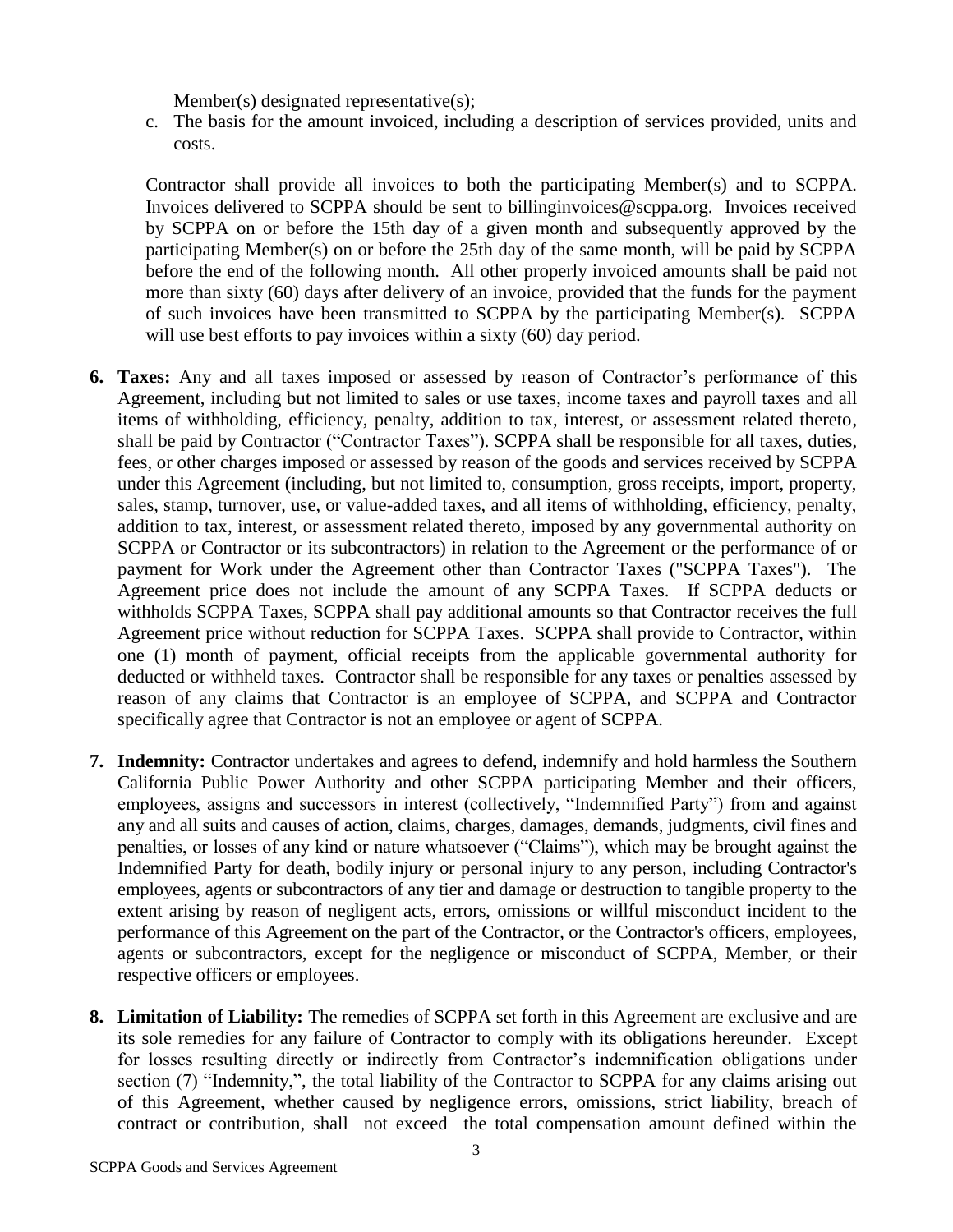Exhibit A and/or the specific Task Orders, provided however this limitation shall not apply in the event of gross negligence, willful misconduct or bad faith on the Contractor. Contractor shall not be liable for loss of profit or revenues, loss of use of equipment or systems, interruption of business, cost of replacement power, cost of capital, downtime costs, increased operating costs, any special, consequential, incidental, indirect, or punitive damages, or claims of SCPPA's customers for any of the foregoing types of damages whatsoever, regardless of whether such potential damages are foreseeable or if Contractor has been advised of the possibility of such damages. All Contractor liability shall end upon expiration of the applicable warranty period, provided that SCPPA may continue to enforce a claim for which it has given notice prior to that date by commencing an action or arbitration, as applicable under this Agreement, before expiration of any statute of limitations or other legal time limitation but in no event later than one (1) year after expiration of such warranty period. Contractor shall not be liable for advice or assistance that is not required for the work scope under this Agreement.

- **9. Insurance:** Contractor shall at its sole cost and expense procure, provide and maintain, and shall require each subcontractor (regardless of tier) to provide and maintain, in effect during the performance of any Services under this Agreement insurance coverage with carriers reasonably satisfactory to SCPPA, as follows:
	- (a) Workers' Compensation insurance in accordance with statutory limits, as required by the state in which the services are to be performed, including a waiver of subrogation favoring SCPPA, and Employer's Liability insurance with limits of not less than one million dollars (\$1,000,000) each employee for accident, \$1,000,000 each employee for disease, and \$1,000,000 policy limit for disease.
	- (b) Commercial General Liability insurance providing coverage for bodily injury, property damage, personal injury, advertising liability, blanket contractual liability, Contractor's obligations under this Agreement, products and completed operations, and coverage for independent contractors with limits of not less than one million dollars (\$1,000,000) for each occurrence, . Such policy shall cover SCPPA and each participating Member(s) as an additional insured, include a severability of interest provision, and be primary and not contributory with respect to any insurance carried by SCPPA or its Members.
	- (c) Commercial Automobile Liability insurance providing coverage for all owned, non-owned, and hired automobiles used by Contractor in the performance of the services with a combined single limit of not less than one million dollars (\$1,000,000) for each occurrence of bodily injury and property damage.
	- (d) Errors & Omissions/Professional Liability insurance, including coverage for liability arising from intellectual property infringement, information technology and software development services, with limits of one million dollars (\$1,000,000).
	- (e) All required policies shall provide not less than a thirty (30) day notice of cancellation to SCPPA.

The insurance to be provided by Contractor under this Agreement shall not include any of the following: except for Professional Liability Insurance, any claims-made insurance policies; any self-insured retention or deductible amount greater than two hundred fifty thousand dollars (\$250,000) unless approved in writing by SCPPA; any endorsement limiting coverage available to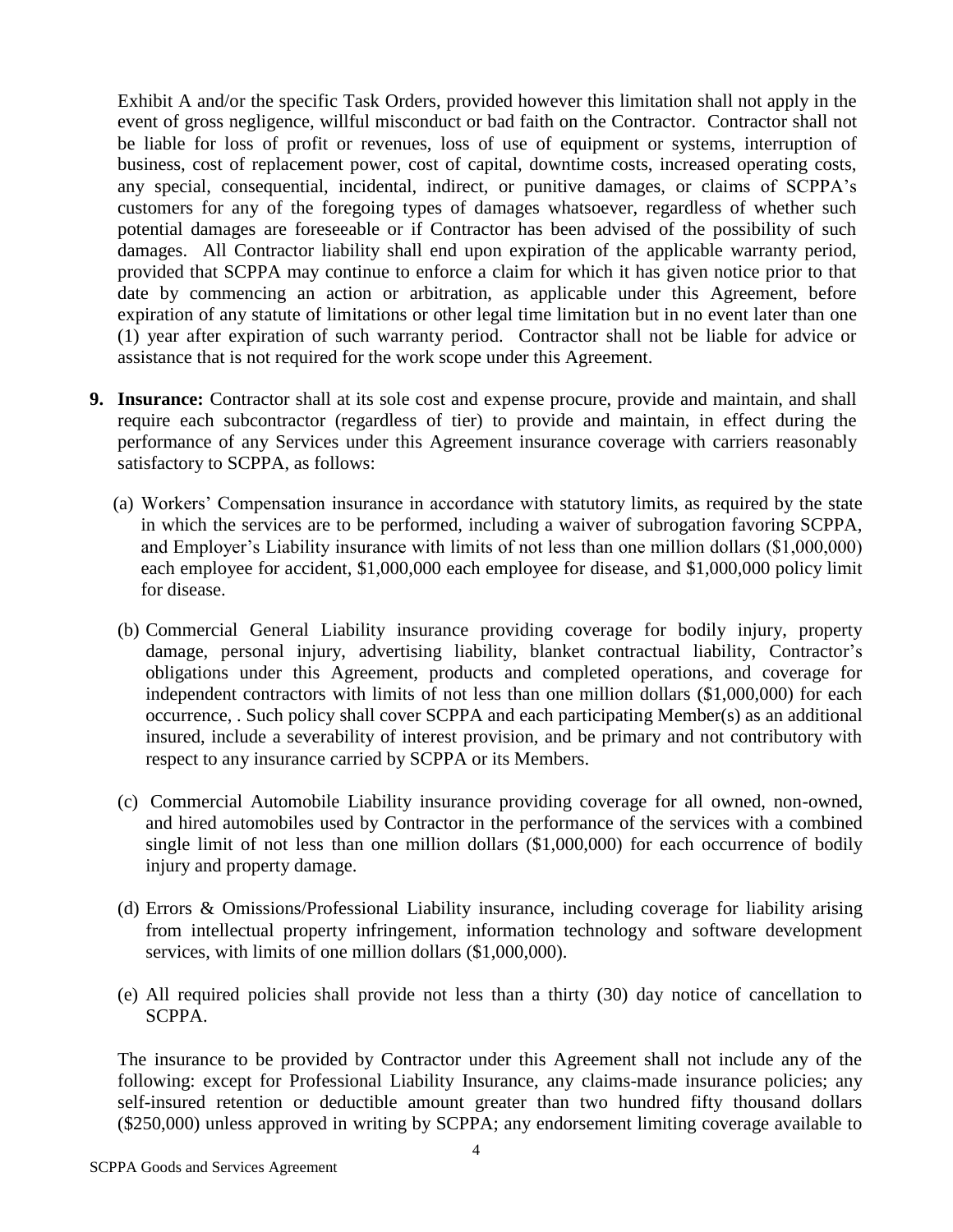SCPPA or participating Member(s) that is otherwise required by this Section 9; and any policy or endorsement language that (i) negates coverage to SCPPA or participating Member(s) for SCPPA's or participating Members' own negligence; (ii) limits the duty to defend SCPPA or participating Member(s) under the policy; (iii) provides coverage to SCPPA or participating Member(s) only if Contractor is negligent, or (iv) permits the recovery of defense costs from any additional insured. The insurance provided under this Agreement shall not contain any restrictions or limitations which are inconsistent with SCPPA's or the participating Members' rights under this Agreement.

Contractor shall furnish SCPPA proof of all specified insurance and related requirements either by use of Member-specific endorsement forms or by written evidence of insurance acceptable to SCPPA and Members' Risk Manager or designee, prior to commencement of Services under this Agreement. Contractor shall provide SCPPA a new or renewed certificate of insurance upon any changes or modifications to coverage including any extension or renewal of required insurance coverage; provided that any changes or modifications to coverage shall be consistent with the requirements of this Agreement.

#### **10. Term, Suspension and Termination:**

- (a) The term of this Agreement shall be three (3) years from the date hereof, at which time, it shall either terminate or be extended for one (1) additional term, of no more than three (3) years, by written agreement between SCPPA and the Contractor, unless sooner terminated in accordance with this section. Either Party may terminate this Agreement, without cause, upon thirty (30) days' written notice to the other Party. SCPPA shall pay Contractor for all work rendered to the date of termination plus reasonable expenses for winding down the work, including without limitation the cost of cancelling, returning or reselling goods ordered pursuant to the Work Scope.
- (b) Contractor's Default: SCPPA may terminate the Agreement for cause if Contractor (i) becomes insolvent/bankrupt, or (ii) commits a material breach of the Agreement which does not otherwise have a specified contractual remedy, provided that: (a) SCPPA shall first provide Contractor with detailed written notice of the breach and of SCPPA's intention to terminate the Agreement, and (b) Contractor shall have failed, within thirty (30) days after receipt of the notice, to commence and diligently pursue cure of the breach. If SCPPA terminates the Agreement pursuant to this clause, (i) Contractor shall reimburse SCPPA the difference between that portion of the Agreement price allocable to the terminated scope and the actual amounts reasonably incurred by SCPPA to complete that scope, and (ii) SCPPA shall pay to Contractor (a) the portion of the Agreement price allocable to goods completed, (b) lease fees incurred, and (c) amounts for services performed before the effective date of termination. The amount due for services shall be determined in accordance with the milestone schedule (for completed milestones) and rates set forth in the Agreement, as applicable or, where there are no milestones and/or rates in the Agreement, at Contractor's then-current standard time and material rates.
- (c) SCPPA Default: Contractor may suspend or terminate the Agreement immediately for cause if SCPPA becomes insolvent/bankrupt. In the event, SCPPA commits a material breach, the Consultant may suspend or terminate for SCPPA's default by giving SCPPA written notice of the breach. SCPPA shall have fifteen (15) calendar days from the date of the contractors written notice of breach to cure, or diligently commence to cure the breach. The contractor's written notice of breach shall include a proposed time and location for the parties' Authorized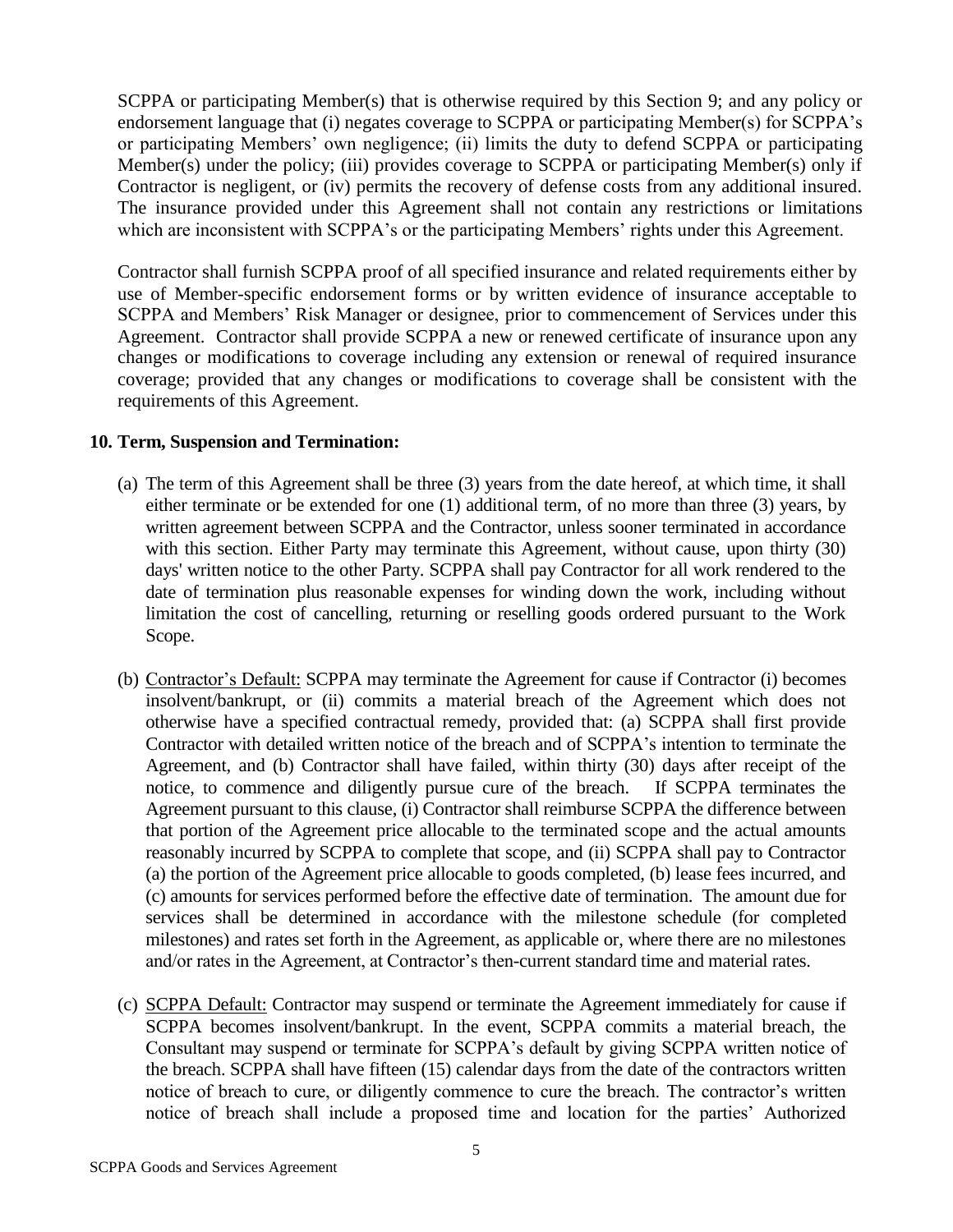representatives to meet and discuss the events leading to breach and any steps which may be taken to avoid termination. Such meeting shall be scheduled within ten (10) calendar days of the date of the notice of termination. If SCPPA is unable or unwilling to cure, diligently commence to cure such breach, or meet to discuss the termination as provided herein, the Contractor may terminate any time thereafter upon providing SCPPA written notice of termination. If SCPPA materially breaches the Agreement, including, but not limited to, failure or delay in SCPPA providing payment security, making any payment when due, or fulfilling any payment conditions. SCPPA shall pay Contractor for all goods completed, lease fees incurred and services performed before the effective date of termination, plus expenses reasonably incurred by Contractor in connection with the termination. The amount due for services shall be determined in accordance with the milestone schedule (for completed milestones) and rates set forth in the Agreement, as applicable or, where there are no milestones and/or rates in the Agreement, at Contractor's then-current standard time and material rates. In addition, SCPPA shall pay Contractor a cancellation charge equal to eighty percent (80%) of the Agreement price applicable to uncompleted made-to-Agreement goods and fifteen percent (15%) of the Agreement price applicable to all other uncompleted goods.

(a) Suspension: For any Work suspended, held, delayed or rescheduled at the request of SCPPA, SCPPA shall pay to Contractor upon submission of Contractor's invoice pursuant to Section 5 of this Agreement for any goods completed and/or in process up to the date of suspension, as well as pay all reasonable costs and expenses incurred by Contractor in connection with a suspension for SCPPA's convenience, including, but not limited to, expenses for repossession, demobilization/remobilization, and costs of storage during suspension. The schedule for Contractor's obligations shall be extended for a period of time reasonably necessary to overcome the effects of any suspension. Any Work so suspended, held, delayed or rescheduled beyond one hundred eighty (180) days, in the aggregate, will be treated as a SCPPA termination for convenience in accordance with this Section 10(a).

#### **11. Title and Warranties:**

- (a) Title to Goods. The title to goods supplied by Contractor to SCPPA pursuant to the Work Scope shall pass to SCPPA upon delivery, unless otherwise specified in the Work Scope.
- (b) Warranties. Contractor warrants that goods shall be delivered free from defects in material, workmanship and title and that the services shall be performed in a competent, diligent manner in accordance with any mutually agreed specifications, as identified in Exhibit A and/or the specific Task Order. Contractor warrants that the services performed by it hereunder will be performed in a workmanlike manner and in accordance with generally accepted professional standards. In the event the services do not conform, such nonconforming services shall be corrected by Contractor. If goods or services do not meet the above-warranties, SCPPA shall promptly notify Contractor in writing prior to expiration of the warranty period. Contractor shall (i) at its option, repair or replace defective goods and (ii) re-perform defective services. If despite Contractor's reasonable efforts, a nonconforming goods cannot be repaired or replaced, or non-conforming services cannot be reperformed, Contractor shall refund or credit monies paid by SCPPA for such non-conforming goods and services. SCPPA shall obtain Contractor's agreement on the specifications of any tests it plans to conduct to determine whether a non-conformance exists. SCPPA shall bear the costs of access for Contractor's remedial warranty efforts (including removal and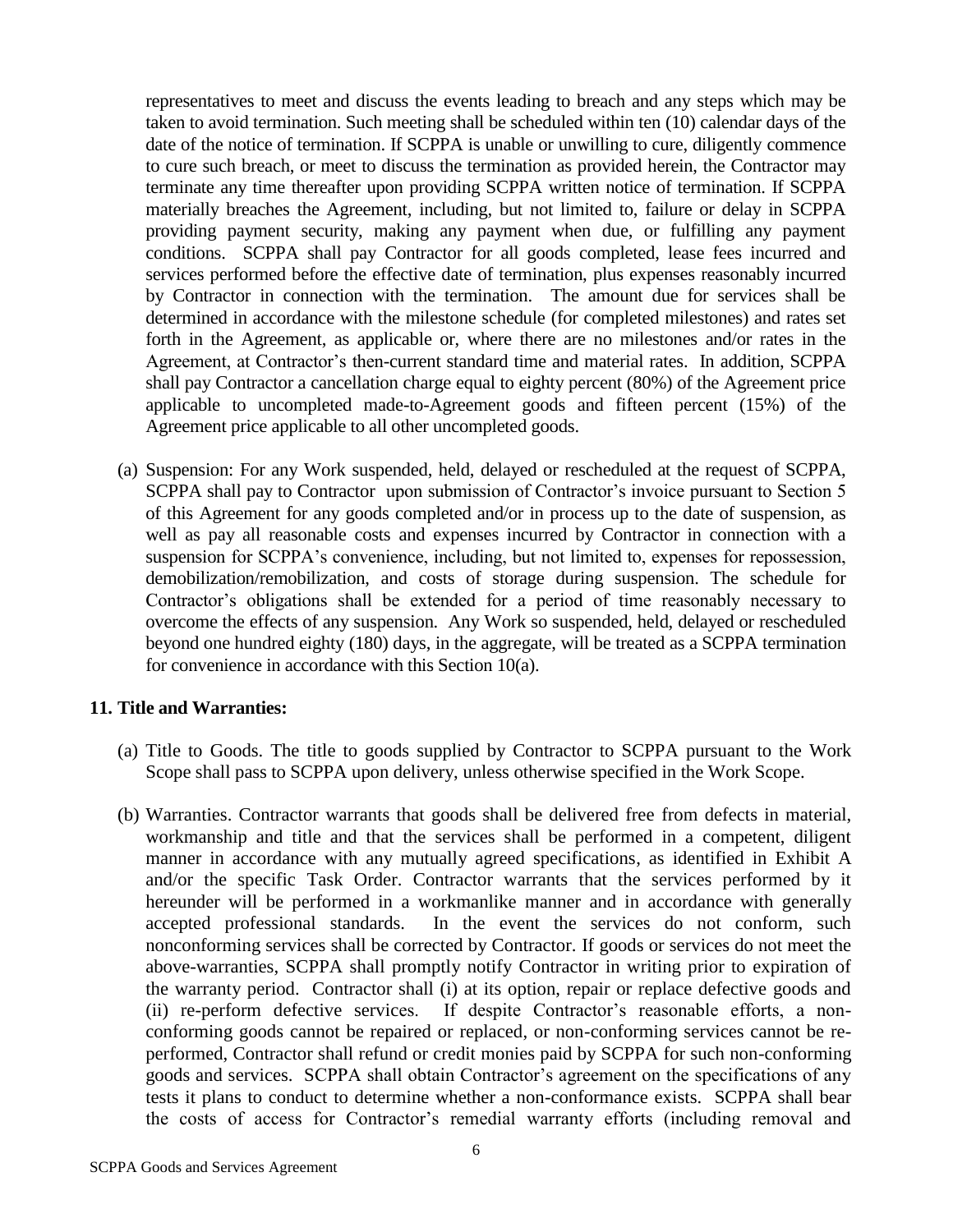replacement of systems, structures or other parts of SCPPA's facility), de-installation, decontamination, re installation and transportation of defective goods to Contractor and back to SCPPA. Unless otherwise agreed to in writing by Contractor, Contractor assumes no responsibility with respect to the suitability of SCPPA's existing equipment or with respect to any latent defects in the same. The warranties and remedies are conditioned upon (a) proper storage, installation, use, operation, and maintenance of goods, (b) SCPPA keeping accurate and complete records of operation and maintenance during the warranty period and providing Contractor access to those records, and (c) modification or repair of goods or services only as authorized by Contractor in writing. Failure to meet any such conditions renders the warranty null and void. Contractor is not responsible for normal wear and tear. THE EXPRESS REPRESENTATIONS, WARRANTIES AND GUARANTEES SET FORTH IN THIS AGREEMENT ARE EXCLUSIVE AND IN LIEU OF ALL OTHER REPRESENTATIONS, WARRANTIES AND GUARANTEES, WHETHER STATUTORY, EXPRESS OR IMPLIED (INCLUDING ALL WARRANTIES OF MERCHANTABILITY AND FITNESS FOR A PARTICULAR PURPOSE AND ALL WARRANTIES ARISING FROM COURSE OF DEALING OR USAGE OF TRADE, CUSTOM OR OTHERWISE). THERE ARE NO OTHER REPRESENTATIONS, WARRANTIES OR GUARANTEES, REMEDIES, AGREEMENTS OR UNDERSTANDINGS, ORAL OR WRITTEN, WHICH EXTEND BEYOND THOSE SET FORTH IN THIS AGREEMENT WITH RESPECT TO THE WORK OR THIS AGREEMENT, WHETHER THE CLAIMS OF SCPPA ARE BASED IN CONTRACT, TORT (INCLUDING NEGLIGENCE AND STRICT LIABILITY) OR ANY OTHER LEGAL OR EQUITABLE THEORY.

- **12. Information Provided by Others:** SCPPA and/or Members shall provide to the Contractor in a timely manner any information indicated is needed to perform the Work hereunder. Contractor may rely on the accuracy of information provided by SCPPA and its representatives. "Customer Data" shall be any and all personal data that describes anything whatsoever about an individual customer of a SCPPA Member, such as address, employment, contact information, financial transactions, and/or credit history, or that affords a clear basis for inferring things done by or to an individual or entity such as a record of a person's presence in a place, or requests for temporary changes in service. "Customer Responses" shall be any and all information or opinion collected or gathered from an individual customer of a SCPPA Member, either verbally, in writing, or electronically.
- **13. Confidential Information:** Contractor and SCPPA (as to information disclosed, the "Disclosing Party") may each provide the other party (as to information received, the "Receiving Party") with Confidential Information in connection with this Agreement. Confidential Information shall be any and all: (1) Customer Data provided by SCPPA or Member to Contractor or any of Contractor's subcontractors; and (2) Customer Responses collected by Contractor or any of Contractor's subcontractors from customers of any Member; (3) any information provided to one Party from another that is labeled and/or marked as such; and (4) information that is orally designated as "confidential" or "proprietary" by Disclosing Party at the time of oral or visual disclosure and is confirmed to be "confidential" or "proprietary" in writing within twenty (20) days after the oral or visual disclosure. Receiving Party agrees: (a) to use the Confidential Information only in connection with the Agreement and use of goods and services, (b) to take reasonable measures to prevent disclosure of the Confidential Information to third parties, and (c) not to disclose the Confidential Information to a competitor of Disclosing Party.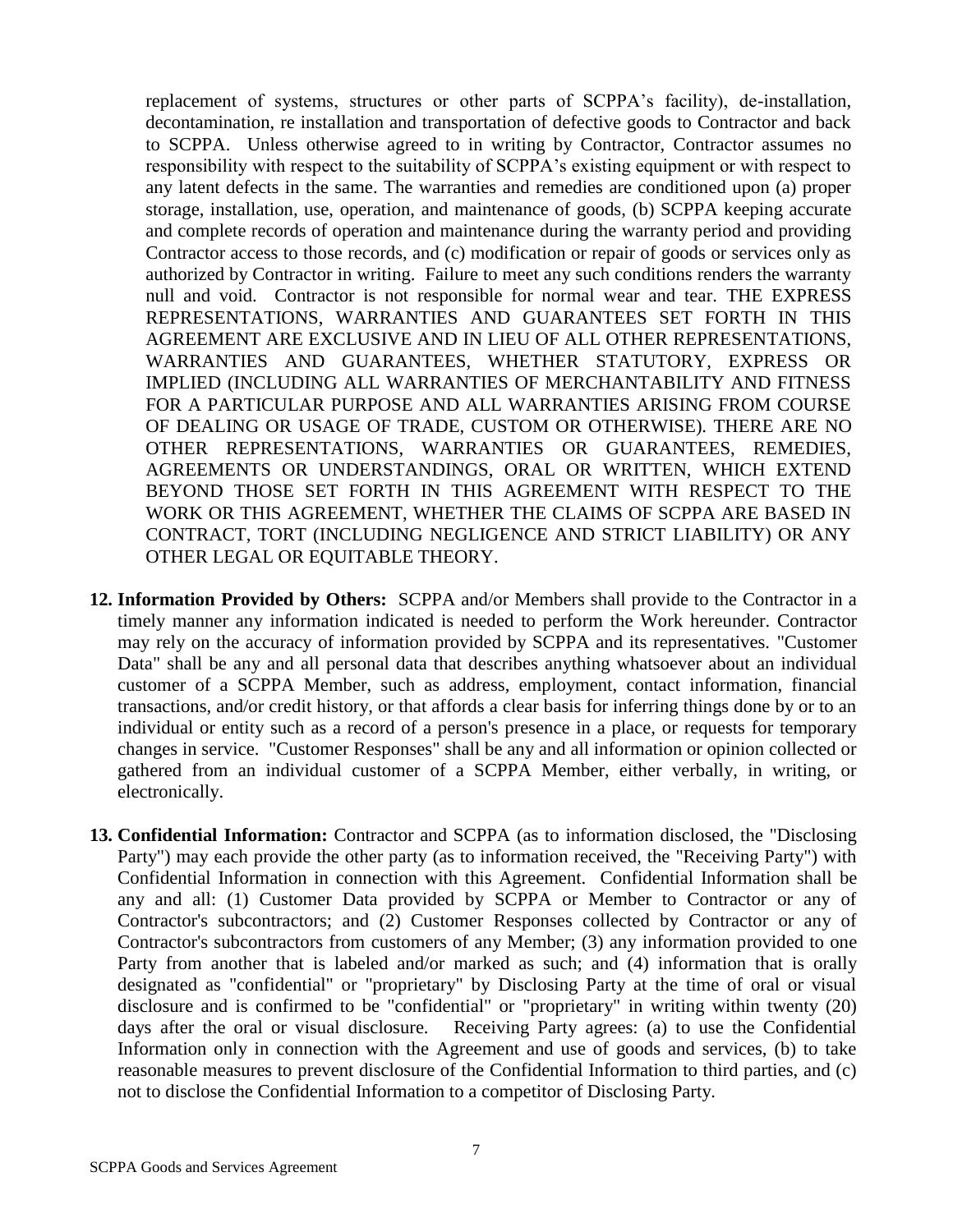Notwithstanding the foregoing, Confidential Information does not include information which (i) at the time of disclosure is within the public domain through no breach of this Agreement by either Party; (ii) has been known or independently developed by and is currently in the possession of recipient prior to disclosure or receipt thereof; (iii) was or is acquired by recipient from a third party (other than a SCPPA Member Customer contacted by Contractor in the course of performance of this Agreement) or (v) disclosed pursuant to a legal requirement or order. The recipient may disclose the Confidential Information on a need-to-know basis to its contractors, agents and affiliates who agree to confidentiality and non-use terms that are substantially similar to these terms. The parties acknowledge and agree that any proprietary software provided by Contractor in connection with this Agreement shall be considered the Confidential Information of Contractor.

In the case of a bona fide request received by SCPPA under the California Public Records Act ("CPRA,") Cal. Gov't Code § 6250 et seq.) from a third party for access to Contractor's Confidential Information subject to this Agreement, SCPPA shall promptly notify Contractor of such request and shall follow Contractor's reasonable instructions in responding thereto subject to the understanding that SCPPA cannot delegate the responsibilities imposed on it by the CPRA to Contractor. In the event access to such Confidential Information is denied and the third party requesting the same initiates litigation to compel access under the CPRA, SCPPA shall promptly advise Contractor of such litigation, and SCPPA shall have no other duty or obligation to Contractor under this Agreement with respect to the denial of access to such Confidential Information or to oppose or defend any such litigation. Contractor, at its own cost and expense, shall indemnify, defend and hold SCPPA free and harmless from such litigation or any claim, suit, cost, expense, judgment or order related thereto or otherwise arising from the denial of access to Contractor's Confidential Information to said third party.

Confidential Information must be kept in a secure location. Confidential Information received from customers of a Member will only be provided by Contractor to SCPPA and its designated representatives, and to no other party. Contractor shall, when directed by SCPPA, create aggregated data derived from Confidential Information in such a way such that individual customer responses or data cannot be determined. Contractor will retain the Confidential Information only so long as it is necessary to perform Contractor's tasks under the Agreement, and after such time, the Confidential Information will be returned to SCPPA (or at SCPPA's written option, destroyed), and Contractor will retain no copies of the Confidential Information.

Contractor shall be responsible to ensure that any subcontractors used to provide Services that have access to Confidential Information or who will collect Customer Responses comply with the provisions of this Section 13.Notwithstanding these restrictions, (a) Contractor may disclose Confidential Information to its affiliates and subcontractors in connection with performance of the Agreement, (b) a Receiving Party may disclose Confidential Information to its auditors, (c) SCPPA may disclose Confidential Information to lenders as necessary for SCPPA to secure or retain financing needed to perform its obligations under the Agreement, and (d) a Receiving Party may disclose Confidential Information to any other third party with the prior written permission of Disclosing Party, and in each case, only so long as the Receiving Party obtains a non-disclosure commitment from any such subcontractors, auditors, lenders or other permitted third party that prohibits disclosure of the Confidential Information and provided further that the Receiving Party remains responsible for any unauthorized use or disclosure of the Confidential Information. Each Disclosing Party warrants that it has the right to disclose the information that it discloses. Neither SCPPA nor Contractor shall make any public announcement about the Agreement without prior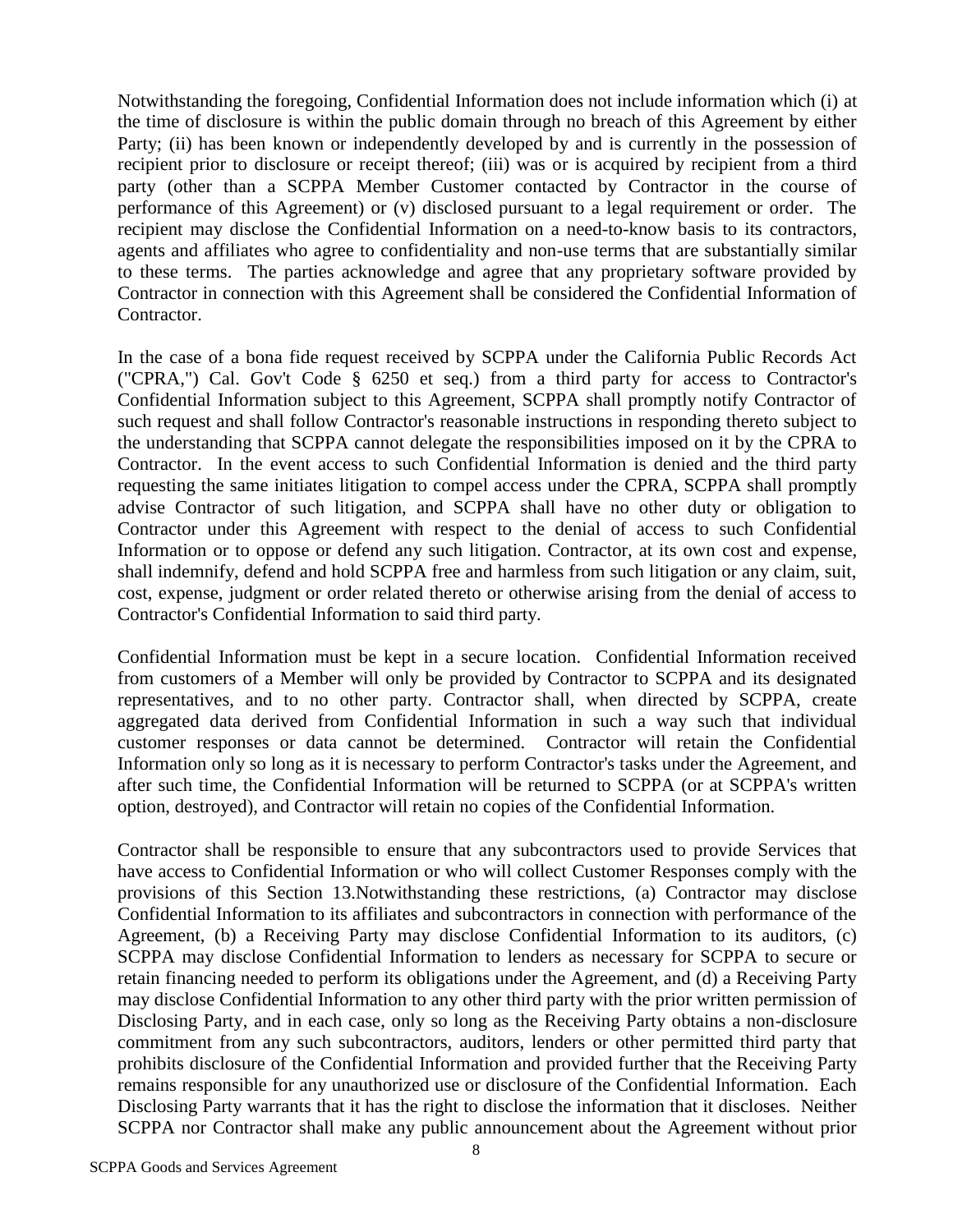written approval of the other party. As to any individual item of Confidential Information, the restrictions under this provision shall expire five (5) years after the date of disclosure. This provision does not supersede any separate confidentiality or nondisclosure agreement signed by the parties.

- **14. Dispute Resolution:** Contractor and SCPPA shall attempt to resolve conflicts or disputes under this Agreement in a fair and reasonable manner by giving written notice, refer the dispute to a meeting of appropriate higher management, to be held within twenty (20) business days after the giving of notice. If the dispute is not resolved within thirty (30) business days after the giving of notice, or such later date as may be mutually agreed, either party may commence court proceedings, in federal court with jurisdiction applicable to, or state court located in Southern California. Notwithstanding the foregoing, each party shall have the right at any time, at its option and where legally available, to immediately commence an action or proceeding in a court of competent jurisdiction, subject to the terms of this Agreement, to seek a restraining order, injunction, or similar order to enforce the confidentiality provisions set forth in Section 13 and/or the nuclear use restrictions set forth in Section 17(f), or to seek interim or conservatory measures.
- **15. Representatives:** SCPPA's representative for implementation of this Agreement is Bryan Cope, telephone number (626) 793-9364, fax number (626) 793-9461 and e-mail address is bcope@scppa.org. All of Contractor's questions pertaining to this Agreement shall be referred to the above-named person(s), or to the representative's designee.

Contractor's representative for this Contract is  $\int$  fill in  $\vert$ , telephone number  $\int$  fill in  $\vert$ , fax number  $[\text{fill in }]$  and e-mail address is  $[\text{fill in }]$ . All of SCPPA's questions pertaining to this Agreement shall be referred to the above-named person.

The representatives set forth herein shall have authority to give all notices required herein.

**16. Notices:** All notices, requests, demands and other communications hereunder shall be deemed given only if in writing signed by an authorized representative of the sender (may be other than the representatives referred to in Section 15) and delivered by facsimile, with a hard copy mailed first class, postage prepaid; or when sent by a courier or an express service guaranteeing overnight delivery to the receiving party, addressed to the respective parties as follows:

| To SCPPA:          | To Contractor:         |
|--------------------|------------------------|
| <b>Bryan Cope</b>  | [fill in $-$ name]     |
| 1160 Nicole Court  | <b>Company</b>         |
| Glendora, CA 91740 | <b>City, State Zip</b> |
| $(626)$ 793-9364   | Phone(s)               |
| bcope@scppa.org    | e-mail address         |

Either party may change its address for the purposes of this paragraph by giving written notice of such change to the other party in the manner provided in this Section.

#### **17. Miscellaneous:**

(a) This Agreement is binding upon and will inure to the benefit of the SCPPA and Contractor and their respective successors and assigns. Neither Party may assign its rights or obligations hereunder without the prior written consent of the other Party, which such consent shall not be unreasonably withheld or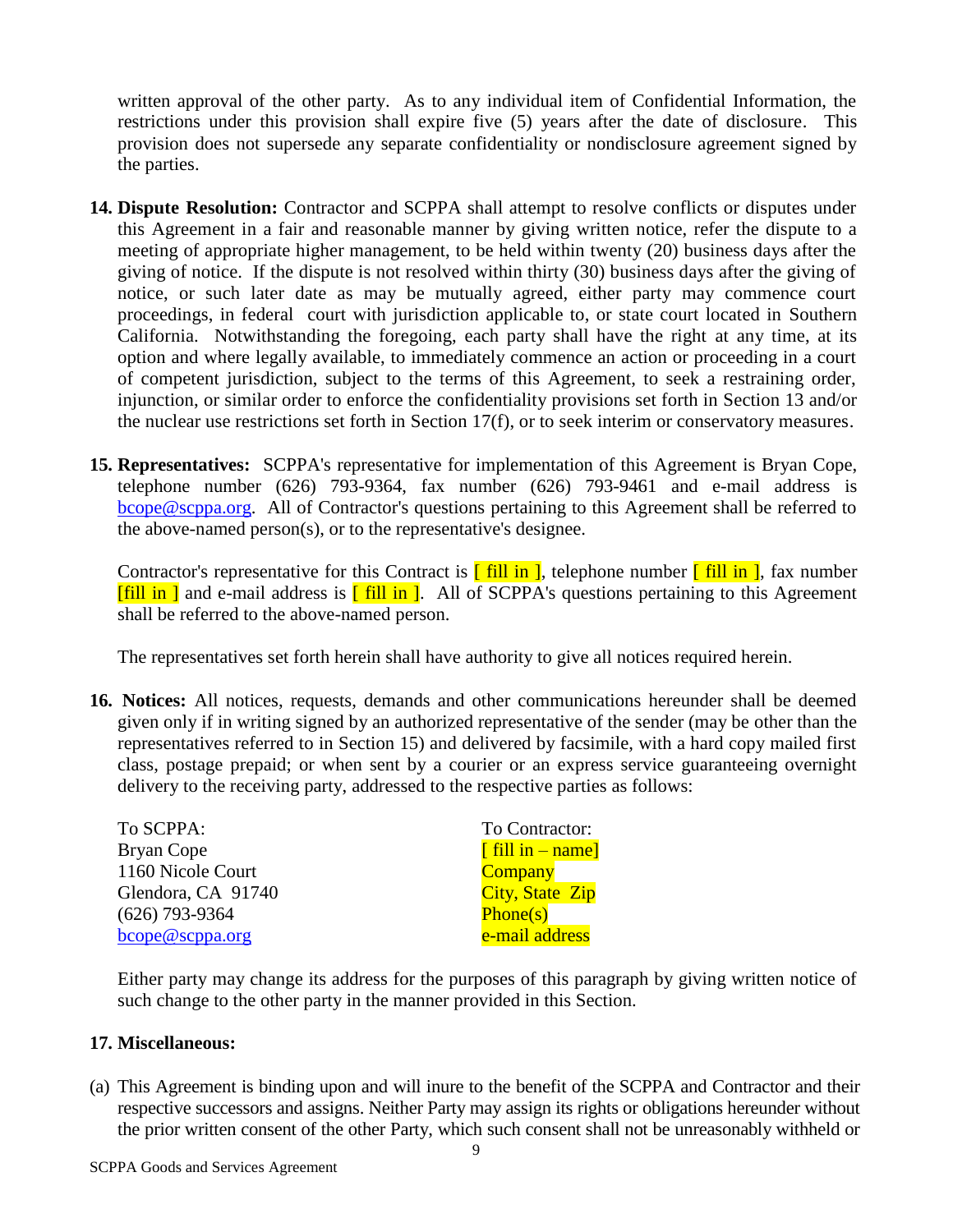delayed.

- (b) If any provision of this Agreement is invalid or unenforceable, the remainder of this Agreement shall continue in full force and effect and the provision declared invalid or unenforceable shall continue in full force shall continue as to other circumstances in accordance with, the laws of the State of California.
- (c) This Agreement is entered into in Los Angeles County in the State of California and shall be governed by, and construed in accordance with, the laws of the State of California.
- (d) This Agreement may be executed in one or more counterparts, each of which when executed by each party shall be deemed to be an original and all of which, when taken together, shall be deemed to be one and the same agreement or document. A signed copy of this Agreement transmitted by facsimile, email or other means of electronic transmission shall be deemed to have the same legal effect as delivery of an original executed copy of this Agreement for all purposes, to the extent and as provided for in any applicable law, including the Federal Electronic Signatures in Global and National Commerce Act and Records Act, and the California's Uniform Electronic Transactions Act.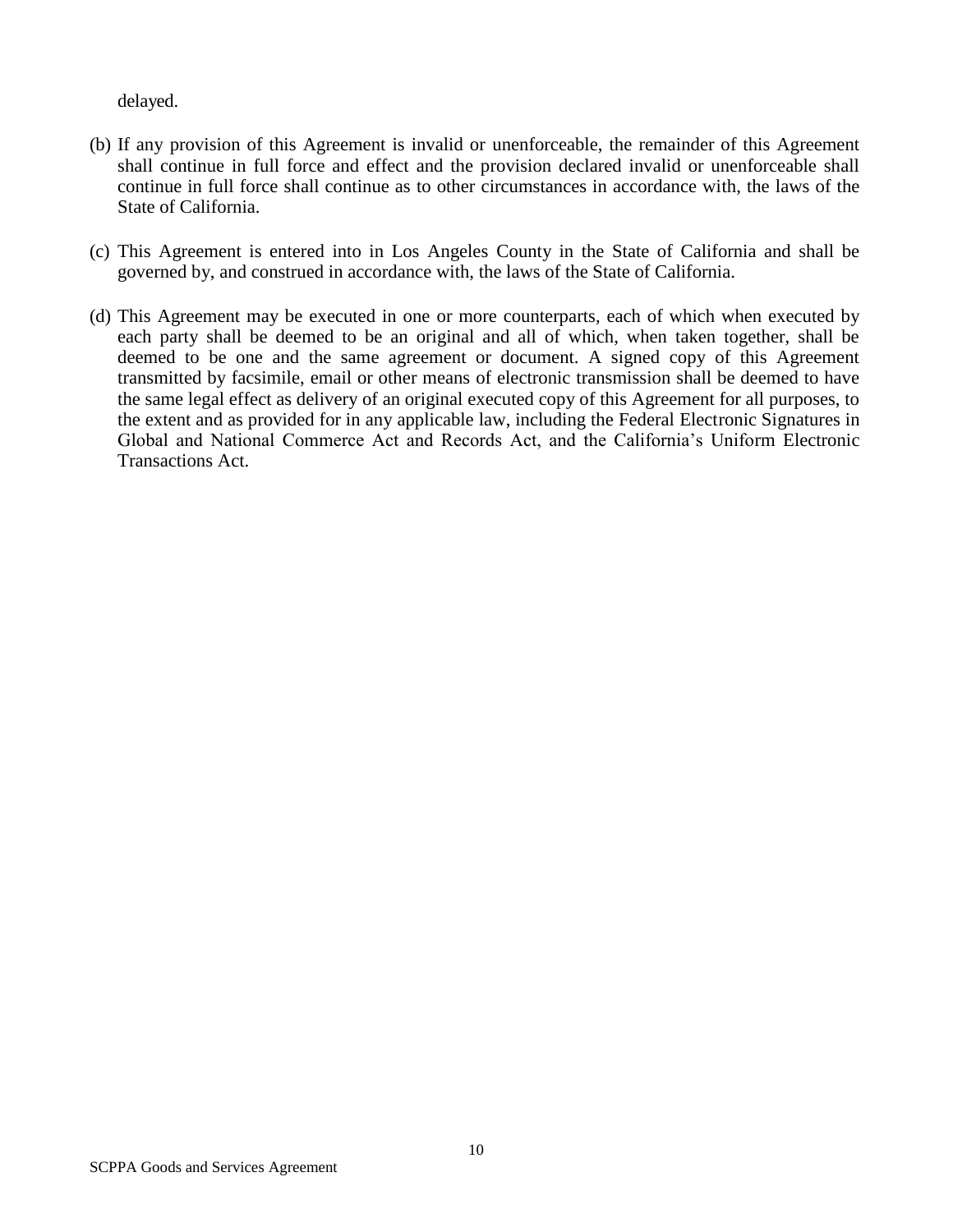IN WITNESS WHEREOF, each signatory hereto represents that he or she has been properly authorized to execute and deliver this Agreement on behalf of the Party for which he or she signs.

### **SOUTHERN CALIFORNIA PUBLIC POWER AUTHORITY**

By: **Michael S. Webster** Executive Director

Approved as to Legal Form and Content:

By: **[DANIEL S. HASHIMI] RICHARD J. MORILLO** [Senior Assistant] General Counsel

and;

**COMPANY/CONTRACTOR NAME**

By: **[NAME] Title**